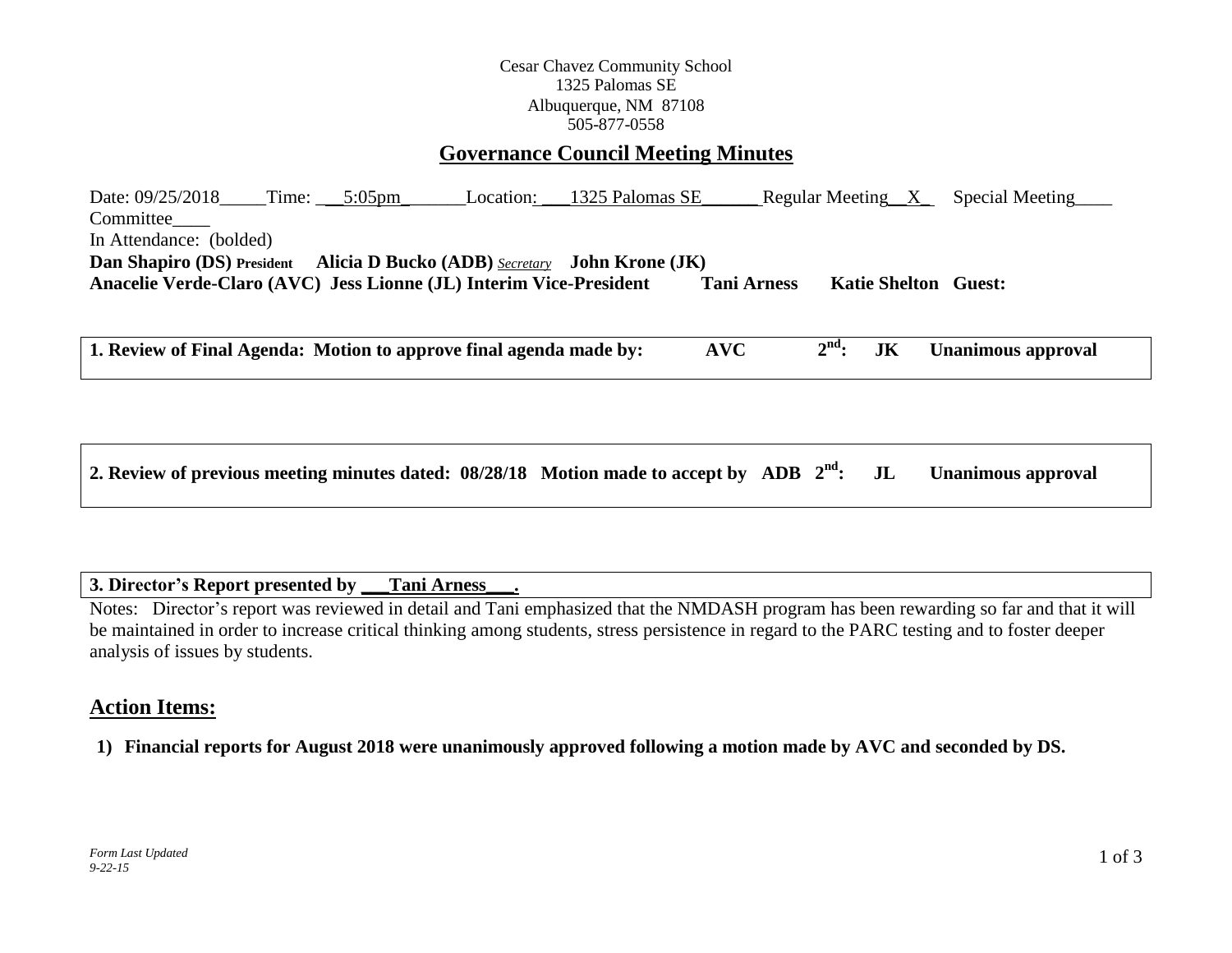#### Cesar Chavez Community School 1325 Palomas SE Albuquerque, NM 87108 505-877-0558

- **2) Accounts Payable Payment Vouchers and Payroll Payment Vouchers for August 2018 were unanimously approved following a motion made by JL and seconded by AVC.**
- **3) BARS were unanimously approved following a single motion made by ADB and seconded by JL:**

| 512-000-1819-0005-I 11000-Operational |                                                   | <b>Carryover</b> | 78,646 |
|---------------------------------------|---------------------------------------------------|------------------|--------|
|                                       | 512-000-1819-0006-I 14000-Instructional Materials | <b>Carryover</b> | 547    |
| 512-000-1819-0007-I                   | 21000-Food Service                                | <b>Carryover</b> | 6,203  |
| 512-000-1819-0008-I                   | 23000-Student Activity                            | <b>Carryover</b> | 2,584  |
| 512-000-1819-0009-I                   | 26207-CNM Foundation                              | <b>Carryover</b> | 58     |
| 512-000-1819-0010-I                   | 31600-HB-33                                       | <b>Carryover</b> | 1,109  |
| 512-000-1819-0011-I                   | 31701-SB-9                                        | Carryover        | 1,292  |

- **4) A motion was made by ADB to accept Maxine Freed's nomination as new GC member, seconded by AVC and unanimously approved by all members. She will be notified following the meeting.**
- **5) A motion to approve the Charter Renewal Application pending 3 typographical errors: p.44 where the years are to be corrected to read "2014-15" and "2015-16", p.46 where Charleen Ayres' year of resignation is to be corrected to read "2018" and p.70 where the school population will be corrected to an approximation or range (100-230) was made by JL, seconded by AVC and unanimously approved by all members.**
- **6) Election of Governance Council officers was held.** 
	- **A) JK nominated AVC for President. A motion was made by DS to accept the nomination and this was seconded by JL and unanimously approved by all members.**
	- **B) ADB nominated JL for Vice-President. A motion was made by AVC to accept the nomination and this was seconded by DS and unanimously approved by all members.**
	- **C) AVC nominated JK for Secretary. A motion was made by JL to accept the nomination and this was seconded by DS and unanimously approved by all members.**
- **7) A motion was made by JK and seconded by ADB to approve the revised GC self-evaluation form pending graphic/layout changes. This was unanimously accepted by all members.**